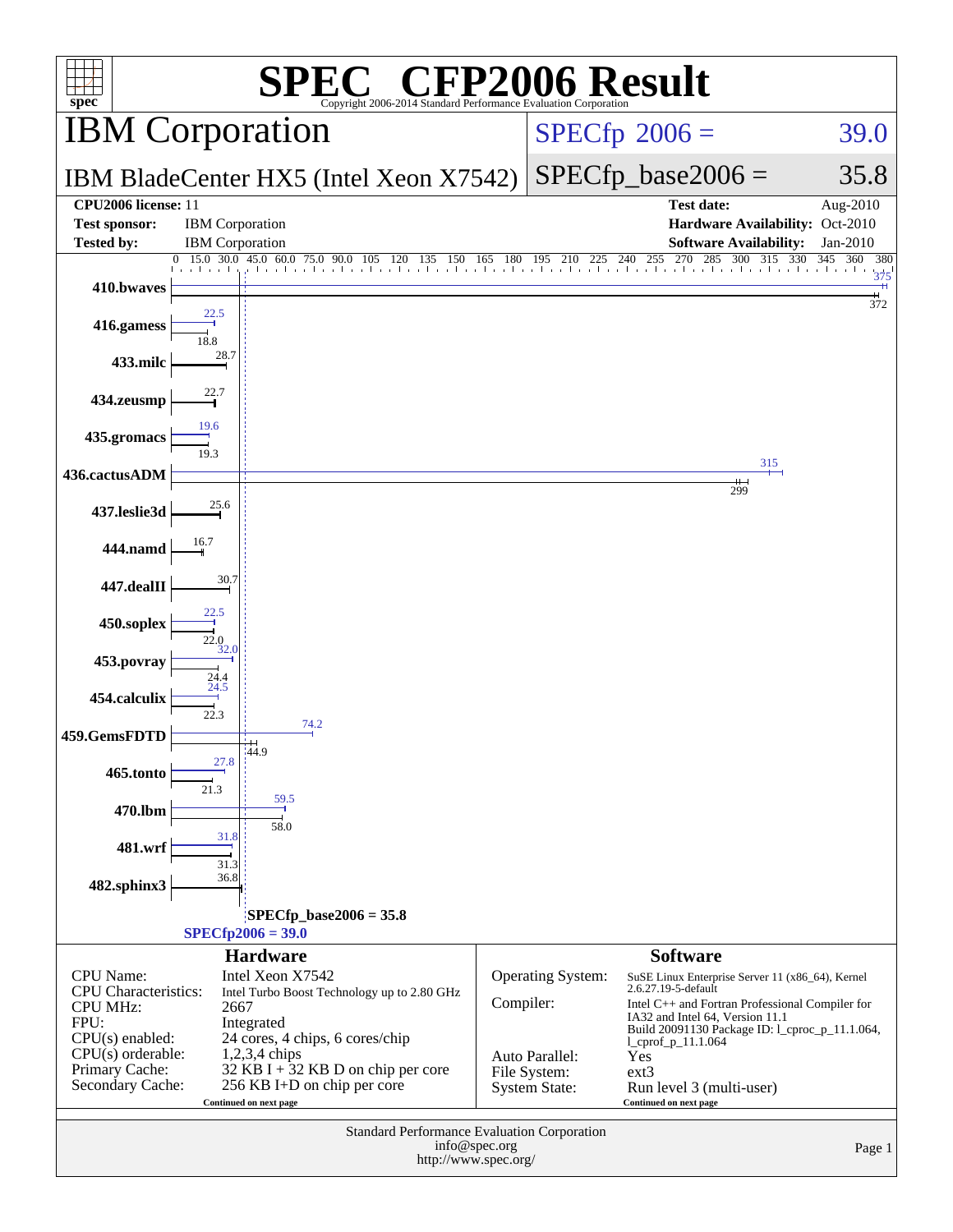| $spec^*$                                                                   |                        |                                                  |                                                                                                          |              | <b>SPEC CFP2006 Result</b><br>Copyright 2006-2014 Standard Performance Evaluation Corporation |              |                                                            |                     |                        |                               |                                 |                        |
|----------------------------------------------------------------------------|------------------------|--------------------------------------------------|----------------------------------------------------------------------------------------------------------|--------------|-----------------------------------------------------------------------------------------------|--------------|------------------------------------------------------------|---------------------|------------------------|-------------------------------|---------------------------------|------------------------|
| <b>IBM</b> Corporation                                                     |                        |                                                  |                                                                                                          |              |                                                                                               |              |                                                            | $SPECfp2006 =$      |                        |                               |                                 | 39.0                   |
| IBM BladeCenter HX5 (Intel Xeon X7542)                                     |                        |                                                  |                                                                                                          |              |                                                                                               |              |                                                            |                     | $SPECfp\_base2006 =$   |                               |                                 | 35.8                   |
| CPU2006 license: 11<br><b>Test sponsor:</b><br><b>Tested by:</b>           |                        | <b>IBM</b> Corporation<br><b>IBM</b> Corporation |                                                                                                          |              |                                                                                               |              |                                                            |                     | <b>Test date:</b>      | <b>Software Availability:</b> | Hardware Availability: Oct-2010 | Aug-2010<br>$Jan-2010$ |
| L3 Cache:<br>Other Cache:<br>Memory:<br>Disk Subsystem:<br>Other Hardware: |                        | None<br>running at 978 MHz)<br>None              | 18 MB I+D on chip per chip<br>256 GB (32 x 8 GB PC3-8500R CL7, Quad Rank,<br>2 x 50 GB SATA, SSD, RAID 0 |              |                                                                                               |              | <b>Base Pointers:</b><br>Peak Pointers:<br>Other Software: | $64$ -bit<br>None   | 32/64-bit              |                               |                                 |                        |
|                                                                            |                        |                                                  |                                                                                                          |              | <b>Results Table</b>                                                                          |              |                                                            |                     |                        |                               |                                 |                        |
|                                                                            |                        |                                                  | <b>Base</b>                                                                                              |              |                                                                                               |              | <b>Peak</b>                                                |                     |                        |                               |                                 |                        |
| <b>Benchmark</b><br>410.bwayes                                             | <b>Seconds</b><br>36.7 | <b>Ratio</b><br>370                              | <b>Seconds</b><br>36.5                                                                                   | Ratio<br>372 | <b>Seconds</b><br>36.5                                                                        | Ratio<br>372 | <b>Seconds</b><br>36.3                                     | <b>Ratio</b><br>375 | <b>Seconds</b><br>36.1 | <b>Ratio</b><br>377           | <b>Seconds</b><br>36.3          | <b>Ratio</b><br>375    |
| 416.gamess                                                                 | 1036                   | 18.9                                             | 1044                                                                                                     | 18.8         | 1039                                                                                          | 18.8         | 874                                                        | 22.4                | 870                    | 22.5                          | 871                             | <u>22.5</u>            |
| 433.milc                                                                   | 321                    | 28.6                                             | 320                                                                                                      | 28.7         | 319                                                                                           | 28.8         | 321                                                        | 28.6                | <b>320</b>             | 28.7                          | 319                             | 28.8                   |
| 434.zeusmp                                                                 | 401                    | 22.7                                             | 396                                                                                                      | 23.0         | 405                                                                                           | 22.4         | 401                                                        | 22.7                | 396                    | 23.0                          | 405                             | 22.4                   |
| 435.gromacs                                                                | 370                    | 19.3                                             | 369                                                                                                      | 19.4         | 369                                                                                           | 19.3         | 363                                                        | 19.7                | 364                    | <b>19.6</b>                   | 364                             | 19.6                   |
| 436.cactusADM                                                              | 39.4                   | 303                                              | 40.2                                                                                                     | 298          | 40.0                                                                                          | 299          | 37.9                                                       | 315                 | 37.9                   | 315                           | 37.2                            | 322                    |
| 437.leslie3d                                                               | 367                    | 25.6                                             | 367                                                                                                      | 25.6         | 369                                                                                           | 25.5         | 367                                                        | 25.6                | 367                    | 25.6                          | 369                             | 25.5                   |
| 444.namd                                                                   | 510                    | 15.7                                             | 481                                                                                                      | 16.7         | 481                                                                                           | 16.7         | 510                                                        | 15.7                | 481                    | 16.7                          | 481                             | 16.7                   |
| 447.dealII                                                                 | 373                    | 30.7                                             | 373                                                                                                      | 30.7         | 373                                                                                           | 30.7         | 373                                                        | 30.7                | 373                    | 30.7                          | 373                             | 30.7                   |
| 450.soplex                                                                 | 376                    | 22.2                                             | 382                                                                                                      | 21.8         | 378                                                                                           | 22.0         | 370                                                        | 22.5                | 368                    | 22.7                          | 371                             | 22.5                   |
| 453.povray                                                                 | 218                    | 24.4                                             | 220                                                                                                      | 24.2         | 216                                                                                           | 24.6         | 166                                                        | 32.0                | 166                    | 32.1                          | 166                             | 32.0                   |
| 454.calculix                                                               | 368                    | 22.4                                             | 369                                                                                                      | 22.3         | 370                                                                                           | 22.3         | 338                                                        | 24.4                | 336                    | 24.6                          | 337                             | 24.5                   |
| 459.GemsFDTD                                                               | 254                    | 41.7                                             | 237                                                                                                      | 44.9         | 236                                                                                           | 44.9         | 143                                                        | 74.1                | 143                    | 74.2                          | 143                             | 74.2                   |
| 465.tonto                                                                  | 460                    | 21.4                                             | 462                                                                                                      | 21.3         | 464                                                                                           | 21.2         | 355                                                        | 27.8                | 355                    | 27.7                          | 354                             | 27.8                   |
| 470.1bm                                                                    | 236                    | 58.1                                             | 237                                                                                                      | 58.0         | 237                                                                                           | 58.0         | 231                                                        | 59.5                | 231                    | 59.5                          | 230                             | 59.8                   |
| 481.wrf                                                                    | 354                    | 31.6                                             | 356                                                                                                      | 31.3         | 362                                                                                           | 30.8         | 351                                                        | 31.9                | 351                    | 31.8                          | 351                             | 31.8                   |
| $482$ .sphinx $3$                                                          | 528                    | 36.9                                             | 535                                                                                                      | 36.4         | 530                                                                                           | 36.8         | 528                                                        | 36.9                | 535                    | 36.4                          | 530                             | 36.8                   |

Results appear in the [order in which they were run.](http://www.spec.org/auto/cpu2006/Docs/result-fields.html#RunOrder) Bold underlined text [indicates a median measurement.](http://www.spec.org/auto/cpu2006/Docs/result-fields.html#Median)

### **[Operating System Notes](http://www.spec.org/auto/cpu2006/Docs/result-fields.html#OperatingSystemNotes)**

echo 1 > /proc/sys/vm/zone\_reclaim\_mode

### **[Platform Notes](http://www.spec.org/auto/cpu2006/Docs/result-fields.html#PlatformNotes)**

Turbo Boost set to Traditional

### **[General Notes](http://www.spec.org/auto/cpu2006/Docs/result-fields.html#GeneralNotes)**

 'ulimit -s unlimited' was used to set the stack size to unlimited prior to run Binaries were compiled on SLES 10 with Binutils 2.18.50.0.7.20080502 OMP\_NUM\_THREADS set to number of cores KMP\_AFFINITY set to granularity=fine,scatter

Continued on next page

Standard Performance Evaluation Corporation [info@spec.org](mailto:info@spec.org) <http://www.spec.org/>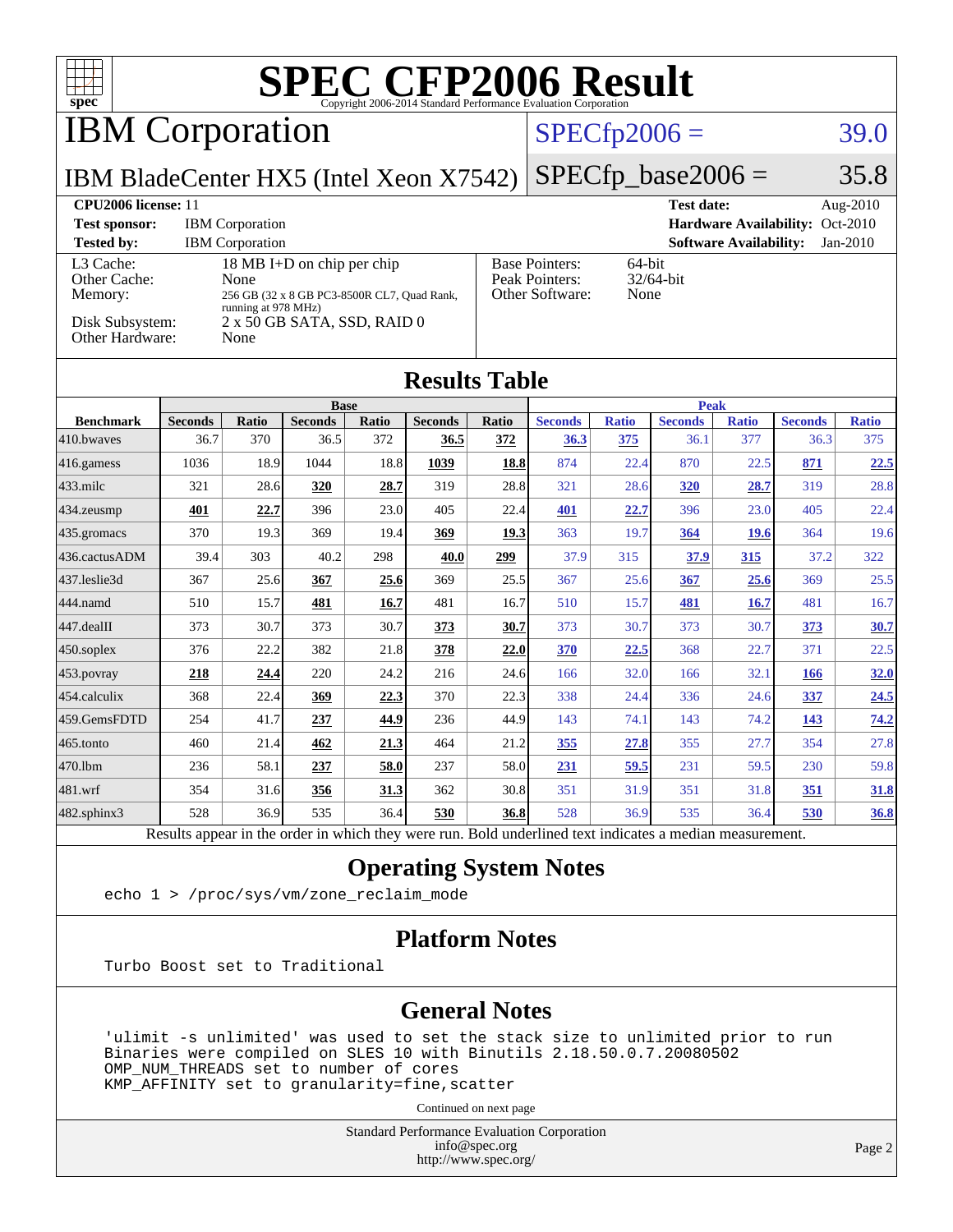

# **[SPEC CFP2006 Result](http://www.spec.org/auto/cpu2006/Docs/result-fields.html#SPECCFP2006Result)**

IBM Corporation

 $SPECTp2006 = 39.0$ 

Page 3

IBM BladeCenter HX5 (Intel Xeon X7542)  $SPECTp\_base2006 = 35.8$ 

**[Test sponsor:](http://www.spec.org/auto/cpu2006/Docs/result-fields.html#Testsponsor)** IBM Corporation **[Hardware Availability:](http://www.spec.org/auto/cpu2006/Docs/result-fields.html#HardwareAvailability)** Oct-2010 **[Tested by:](http://www.spec.org/auto/cpu2006/Docs/result-fields.html#Testedby)** IBM Corporation **[Software Availability:](http://www.spec.org/auto/cpu2006/Docs/result-fields.html#SoftwareAvailability)** Jan-2010

**[CPU2006 license:](http://www.spec.org/auto/cpu2006/Docs/result-fields.html#CPU2006license)** 11 **[Test date:](http://www.spec.org/auto/cpu2006/Docs/result-fields.html#Testdate)** Aug-2010

### **[General Notes \(Continued\)](http://www.spec.org/auto/cpu2006/Docs/result-fields.html#GeneralNotes)**

KMP\_STACKSIZE set to 200M

## **[Base Compiler Invocation](http://www.spec.org/auto/cpu2006/Docs/result-fields.html#BaseCompilerInvocation)**

[C benchmarks](http://www.spec.org/auto/cpu2006/Docs/result-fields.html#Cbenchmarks):  $\text{icc}$   $-\text{m64}$ 

[C++ benchmarks:](http://www.spec.org/auto/cpu2006/Docs/result-fields.html#CXXbenchmarks) [icpc -m64](http://www.spec.org/cpu2006/results/res2010q3/cpu2006-20100817-12993.flags.html#user_CXXbase_intel_icpc_64bit_bedb90c1146cab66620883ef4f41a67e)

[Fortran benchmarks](http://www.spec.org/auto/cpu2006/Docs/result-fields.html#Fortranbenchmarks): [ifort -m64](http://www.spec.org/cpu2006/results/res2010q3/cpu2006-20100817-12993.flags.html#user_FCbase_intel_ifort_64bit_ee9d0fb25645d0210d97eb0527dcc06e)

[Benchmarks using both Fortran and C](http://www.spec.org/auto/cpu2006/Docs/result-fields.html#BenchmarksusingbothFortranandC): [icc -m64](http://www.spec.org/cpu2006/results/res2010q3/cpu2006-20100817-12993.flags.html#user_CC_FCbase_intel_icc_64bit_0b7121f5ab7cfabee23d88897260401c) [ifort -m64](http://www.spec.org/cpu2006/results/res2010q3/cpu2006-20100817-12993.flags.html#user_CC_FCbase_intel_ifort_64bit_ee9d0fb25645d0210d97eb0527dcc06e)

### **[Base Portability Flags](http://www.spec.org/auto/cpu2006/Docs/result-fields.html#BasePortabilityFlags)**

| 410.bwaves: -DSPEC CPU LP64                |                                                                |
|--------------------------------------------|----------------------------------------------------------------|
| 416.gamess: -DSPEC_CPU_LP64                |                                                                |
| 433.milc: -DSPEC CPU LP64                  |                                                                |
| 434.zeusmp: -DSPEC_CPU_LP64                |                                                                |
| 435.gromacs: -DSPEC_CPU_LP64 -nofor_main   |                                                                |
| 436.cactusADM: -DSPEC CPU LP64 -nofor main |                                                                |
| 437.leslie3d: -DSPEC CPU LP64              |                                                                |
| 444.namd: -DSPEC CPU LP64                  |                                                                |
| 447.dealII: -DSPEC CPU LP64                |                                                                |
| 450.soplex: -DSPEC_CPU_LP64                |                                                                |
| 453.povray: -DSPEC_CPU_LP64                |                                                                |
| 454.calculix: -DSPEC CPU LP64 -nofor main  |                                                                |
| 459.GemsFDTD: -DSPEC CPU LP64              |                                                                |
| 465.tonto: - DSPEC CPU LP64                |                                                                |
| 470.1bm: - DSPEC CPU LP64                  |                                                                |
|                                            | 481.wrf: -DSPEC CPU_LP64 -DSPEC_CPU_CASE_FLAG -DSPEC_CPU_LINUX |
| 482.sphinx3: -DSPEC CPU LP64               |                                                                |

## **[Base Optimization Flags](http://www.spec.org/auto/cpu2006/Docs/result-fields.html#BaseOptimizationFlags)**

<http://www.spec.org/>

Standard Performance Evaluation Corporation [info@spec.org](mailto:info@spec.org) [C benchmarks](http://www.spec.org/auto/cpu2006/Docs/result-fields.html#Cbenchmarks): [-xSSE4.2](http://www.spec.org/cpu2006/results/res2010q3/cpu2006-20100817-12993.flags.html#user_CCbase_f-xSSE42_f91528193cf0b216347adb8b939d4107) [-ipo](http://www.spec.org/cpu2006/results/res2010q3/cpu2006-20100817-12993.flags.html#user_CCbase_f-ipo) [-O3](http://www.spec.org/cpu2006/results/res2010q3/cpu2006-20100817-12993.flags.html#user_CCbase_f-O3) [-no-prec-div](http://www.spec.org/cpu2006/results/res2010q3/cpu2006-20100817-12993.flags.html#user_CCbase_f-no-prec-div) [-static](http://www.spec.org/cpu2006/results/res2010q3/cpu2006-20100817-12993.flags.html#user_CCbase_f-static) [-parallel](http://www.spec.org/cpu2006/results/res2010q3/cpu2006-20100817-12993.flags.html#user_CCbase_f-parallel) [-opt-prefetch](http://www.spec.org/cpu2006/results/res2010q3/cpu2006-20100817-12993.flags.html#user_CCbase_f-opt-prefetch) [C++ benchmarks:](http://www.spec.org/auto/cpu2006/Docs/result-fields.html#CXXbenchmarks) [-xSSE4.2](http://www.spec.org/cpu2006/results/res2010q3/cpu2006-20100817-12993.flags.html#user_CXXbase_f-xSSE42_f91528193cf0b216347adb8b939d4107) [-ipo](http://www.spec.org/cpu2006/results/res2010q3/cpu2006-20100817-12993.flags.html#user_CXXbase_f-ipo) [-O3](http://www.spec.org/cpu2006/results/res2010q3/cpu2006-20100817-12993.flags.html#user_CXXbase_f-O3) [-no-prec-div](http://www.spec.org/cpu2006/results/res2010q3/cpu2006-20100817-12993.flags.html#user_CXXbase_f-no-prec-div) [-static](http://www.spec.org/cpu2006/results/res2010q3/cpu2006-20100817-12993.flags.html#user_CXXbase_f-static) [-parallel](http://www.spec.org/cpu2006/results/res2010q3/cpu2006-20100817-12993.flags.html#user_CXXbase_f-parallel) [-opt-prefetch](http://www.spec.org/cpu2006/results/res2010q3/cpu2006-20100817-12993.flags.html#user_CXXbase_f-opt-prefetch) [Fortran benchmarks](http://www.spec.org/auto/cpu2006/Docs/result-fields.html#Fortranbenchmarks): [-xSSE4.2](http://www.spec.org/cpu2006/results/res2010q3/cpu2006-20100817-12993.flags.html#user_FCbase_f-xSSE42_f91528193cf0b216347adb8b939d4107) [-ipo](http://www.spec.org/cpu2006/results/res2010q3/cpu2006-20100817-12993.flags.html#user_FCbase_f-ipo) [-O3](http://www.spec.org/cpu2006/results/res2010q3/cpu2006-20100817-12993.flags.html#user_FCbase_f-O3) [-no-prec-div](http://www.spec.org/cpu2006/results/res2010q3/cpu2006-20100817-12993.flags.html#user_FCbase_f-no-prec-div) [-static](http://www.spec.org/cpu2006/results/res2010q3/cpu2006-20100817-12993.flags.html#user_FCbase_f-static) [-parallel](http://www.spec.org/cpu2006/results/res2010q3/cpu2006-20100817-12993.flags.html#user_FCbase_f-parallel) [-opt-prefetch](http://www.spec.org/cpu2006/results/res2010q3/cpu2006-20100817-12993.flags.html#user_FCbase_f-opt-prefetch) Continued on next page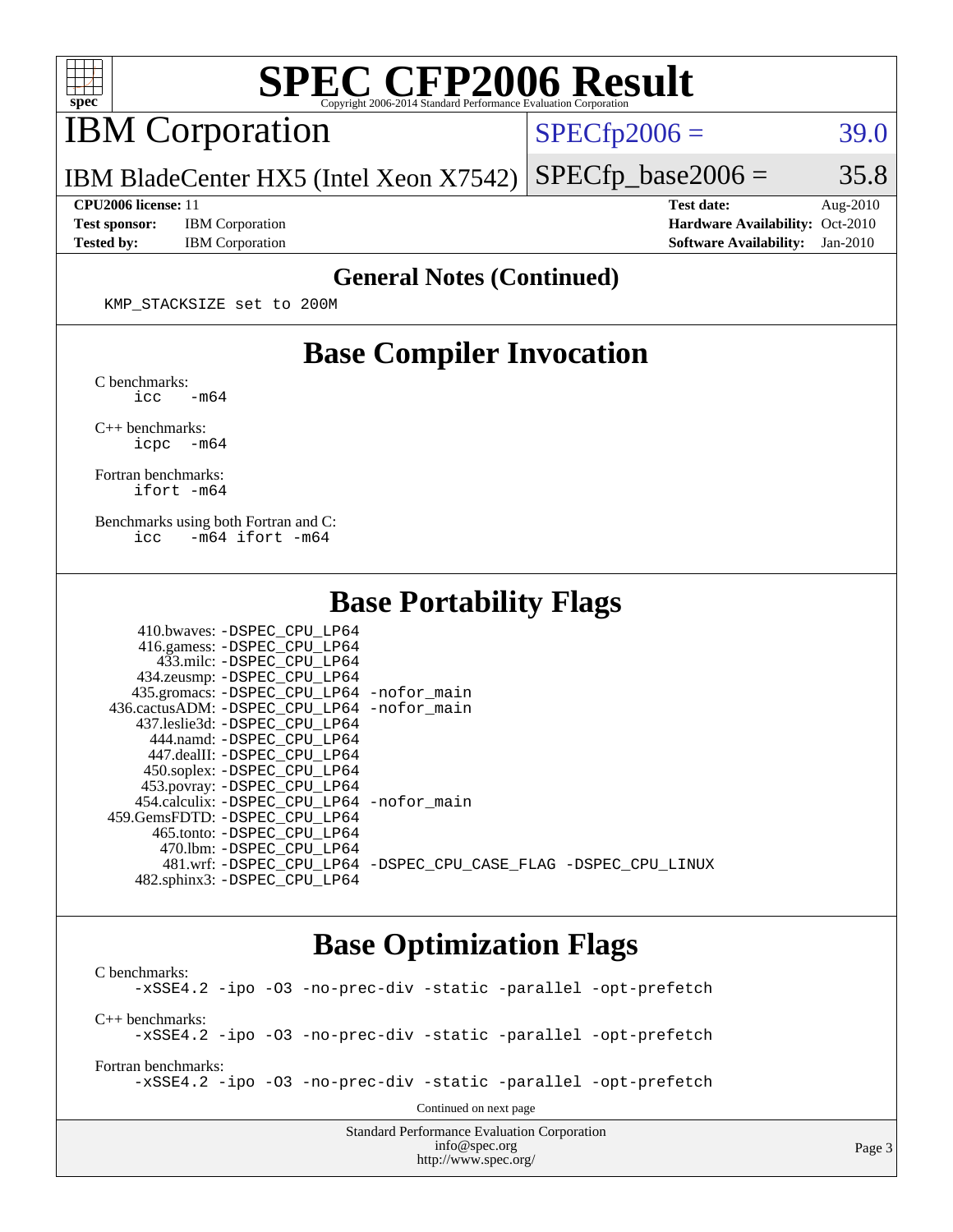

# **[SPEC CFP2006 Result](http://www.spec.org/auto/cpu2006/Docs/result-fields.html#SPECCFP2006Result)**

IBM Corporation

 $SPECfp2006 = 39.0$  $SPECfp2006 = 39.0$ 

IBM BladeCenter HX5 (Intel Xeon X7542)  $SPECTp\_base2006 = 35.8$ 

**[Test sponsor:](http://www.spec.org/auto/cpu2006/Docs/result-fields.html#Testsponsor)** IBM Corporation **[Hardware Availability:](http://www.spec.org/auto/cpu2006/Docs/result-fields.html#HardwareAvailability)** Oct-2010

**[CPU2006 license:](http://www.spec.org/auto/cpu2006/Docs/result-fields.html#CPU2006license)** 11 **[Test date:](http://www.spec.org/auto/cpu2006/Docs/result-fields.html#Testdate)** Aug-2010 **[Tested by:](http://www.spec.org/auto/cpu2006/Docs/result-fields.html#Testedby)** IBM Corporation **[Software Availability:](http://www.spec.org/auto/cpu2006/Docs/result-fields.html#SoftwareAvailability)** Jan-2010

# **[Base Optimization Flags \(Continued\)](http://www.spec.org/auto/cpu2006/Docs/result-fields.html#BaseOptimizationFlags)**

[Benchmarks using both Fortran and C](http://www.spec.org/auto/cpu2006/Docs/result-fields.html#BenchmarksusingbothFortranandC):

[-xSSE4.2](http://www.spec.org/cpu2006/results/res2010q3/cpu2006-20100817-12993.flags.html#user_CC_FCbase_f-xSSE42_f91528193cf0b216347adb8b939d4107) [-ipo](http://www.spec.org/cpu2006/results/res2010q3/cpu2006-20100817-12993.flags.html#user_CC_FCbase_f-ipo) [-O3](http://www.spec.org/cpu2006/results/res2010q3/cpu2006-20100817-12993.flags.html#user_CC_FCbase_f-O3) [-no-prec-div](http://www.spec.org/cpu2006/results/res2010q3/cpu2006-20100817-12993.flags.html#user_CC_FCbase_f-no-prec-div) [-static](http://www.spec.org/cpu2006/results/res2010q3/cpu2006-20100817-12993.flags.html#user_CC_FCbase_f-static) [-parallel](http://www.spec.org/cpu2006/results/res2010q3/cpu2006-20100817-12993.flags.html#user_CC_FCbase_f-parallel) [-opt-prefetch](http://www.spec.org/cpu2006/results/res2010q3/cpu2006-20100817-12993.flags.html#user_CC_FCbase_f-opt-prefetch)

# **[Peak Compiler Invocation](http://www.spec.org/auto/cpu2006/Docs/result-fields.html#PeakCompilerInvocation)**

 $C$  benchmarks:<br>icc  $-m64$ 

[C++ benchmarks:](http://www.spec.org/auto/cpu2006/Docs/result-fields.html#CXXbenchmarks) [icpc -m64](http://www.spec.org/cpu2006/results/res2010q3/cpu2006-20100817-12993.flags.html#user_CXXpeak_intel_icpc_64bit_bedb90c1146cab66620883ef4f41a67e)

[Fortran benchmarks](http://www.spec.org/auto/cpu2006/Docs/result-fields.html#Fortranbenchmarks): [ifort -m64](http://www.spec.org/cpu2006/results/res2010q3/cpu2006-20100817-12993.flags.html#user_FCpeak_intel_ifort_64bit_ee9d0fb25645d0210d97eb0527dcc06e)

[Benchmarks using both Fortran and C](http://www.spec.org/auto/cpu2006/Docs/result-fields.html#BenchmarksusingbothFortranandC): [icc -m64](http://www.spec.org/cpu2006/results/res2010q3/cpu2006-20100817-12993.flags.html#user_CC_FCpeak_intel_icc_64bit_0b7121f5ab7cfabee23d88897260401c) [ifort -m64](http://www.spec.org/cpu2006/results/res2010q3/cpu2006-20100817-12993.flags.html#user_CC_FCpeak_intel_ifort_64bit_ee9d0fb25645d0210d97eb0527dcc06e)

### **[Peak Portability Flags](http://www.spec.org/auto/cpu2006/Docs/result-fields.html#PeakPortabilityFlags)**

Same as Base Portability Flags

# **[Peak Optimization Flags](http://www.spec.org/auto/cpu2006/Docs/result-fields.html#PeakOptimizationFlags)**

[C benchmarks](http://www.spec.org/auto/cpu2006/Docs/result-fields.html#Cbenchmarks):

433.milc: basepeak = yes

470.1bm:  $-xSSE4$ . 2(pass 2)  $-prof-gen(pass 1) -ipo(pass 2) -O3(pass 2)$  $-prof-gen(pass 1) -ipo(pass 2) -O3(pass 2)$  $-prof-gen(pass 1) -ipo(pass 2) -O3(pass 2)$  $-prof-gen(pass 1) -ipo(pass 2) -O3(pass 2)$  $-prof-gen(pass 1) -ipo(pass 2) -O3(pass 2)$  $-prof-gen(pass 1) -ipo(pass 2) -O3(pass 2)$ [-no-prec-div](http://www.spec.org/cpu2006/results/res2010q3/cpu2006-20100817-12993.flags.html#user_peakPASS2_CFLAGSPASS2_LDFLAGS470_lbm_f-no-prec-div)(pass 2) [-static](http://www.spec.org/cpu2006/results/res2010q3/cpu2006-20100817-12993.flags.html#user_peakPASS2_CFLAGSPASS2_LDFLAGS470_lbm_f-static)(pass 2) [-prof-use](http://www.spec.org/cpu2006/results/res2010q3/cpu2006-20100817-12993.flags.html#user_peakPASS2_CFLAGSPASS2_LDFLAGS470_lbm_prof_use_bccf7792157ff70d64e32fe3e1250b55)(pass 2) [-parallel](http://www.spec.org/cpu2006/results/res2010q3/cpu2006-20100817-12993.flags.html#user_peakOPTIMIZE470_lbm_f-parallel) [-ansi-alias](http://www.spec.org/cpu2006/results/res2010q3/cpu2006-20100817-12993.flags.html#user_peakOPTIMIZE470_lbm_f-ansi-alias) [-auto-ilp32](http://www.spec.org/cpu2006/results/res2010q3/cpu2006-20100817-12993.flags.html#user_peakCOPTIMIZE470_lbm_f-auto-ilp32)

 $482$ .sphinx3: basepeak = yes

[C++ benchmarks:](http://www.spec.org/auto/cpu2006/Docs/result-fields.html#CXXbenchmarks)

444.namd: basepeak = yes

 $447$ .dealII: basepeak = yes

 450.soplex: [-xSSE4.2](http://www.spec.org/cpu2006/results/res2010q3/cpu2006-20100817-12993.flags.html#user_peakPASS2_CXXFLAGSPASS2_LDFLAGS450_soplex_f-xSSE42_f91528193cf0b216347adb8b939d4107)(pass 2) [-prof-gen](http://www.spec.org/cpu2006/results/res2010q3/cpu2006-20100817-12993.flags.html#user_peakPASS1_CXXFLAGSPASS1_LDFLAGS450_soplex_prof_gen_e43856698f6ca7b7e442dfd80e94a8fc)(pass 1) [-ipo](http://www.spec.org/cpu2006/results/res2010q3/cpu2006-20100817-12993.flags.html#user_peakPASS2_CXXFLAGSPASS2_LDFLAGS450_soplex_f-ipo)(pass 2) [-O3](http://www.spec.org/cpu2006/results/res2010q3/cpu2006-20100817-12993.flags.html#user_peakPASS2_CXXFLAGSPASS2_LDFLAGS450_soplex_f-O3)(pass 2) [-no-prec-div](http://www.spec.org/cpu2006/results/res2010q3/cpu2006-20100817-12993.flags.html#user_peakPASS2_CXXFLAGSPASS2_LDFLAGS450_soplex_f-no-prec-div)(pass 2) [-static](http://www.spec.org/cpu2006/results/res2010q3/cpu2006-20100817-12993.flags.html#user_peakPASS2_CXXFLAGSPASS2_LDFLAGS450_soplex_f-static)(pass 2) [-prof-use](http://www.spec.org/cpu2006/results/res2010q3/cpu2006-20100817-12993.flags.html#user_peakPASS2_CXXFLAGSPASS2_LDFLAGS450_soplex_prof_use_bccf7792157ff70d64e32fe3e1250b55)(pass 2) [-opt-malloc-options=3](http://www.spec.org/cpu2006/results/res2010q3/cpu2006-20100817-12993.flags.html#user_peakOPTIMIZE450_soplex_f-opt-malloc-options_13ab9b803cf986b4ee62f0a5998c2238) [-auto-ilp32](http://www.spec.org/cpu2006/results/res2010q3/cpu2006-20100817-12993.flags.html#user_peakCXXOPTIMIZE450_soplex_f-auto-ilp32)

Continued on next page

Standard Performance Evaluation Corporation [info@spec.org](mailto:info@spec.org) <http://www.spec.org/>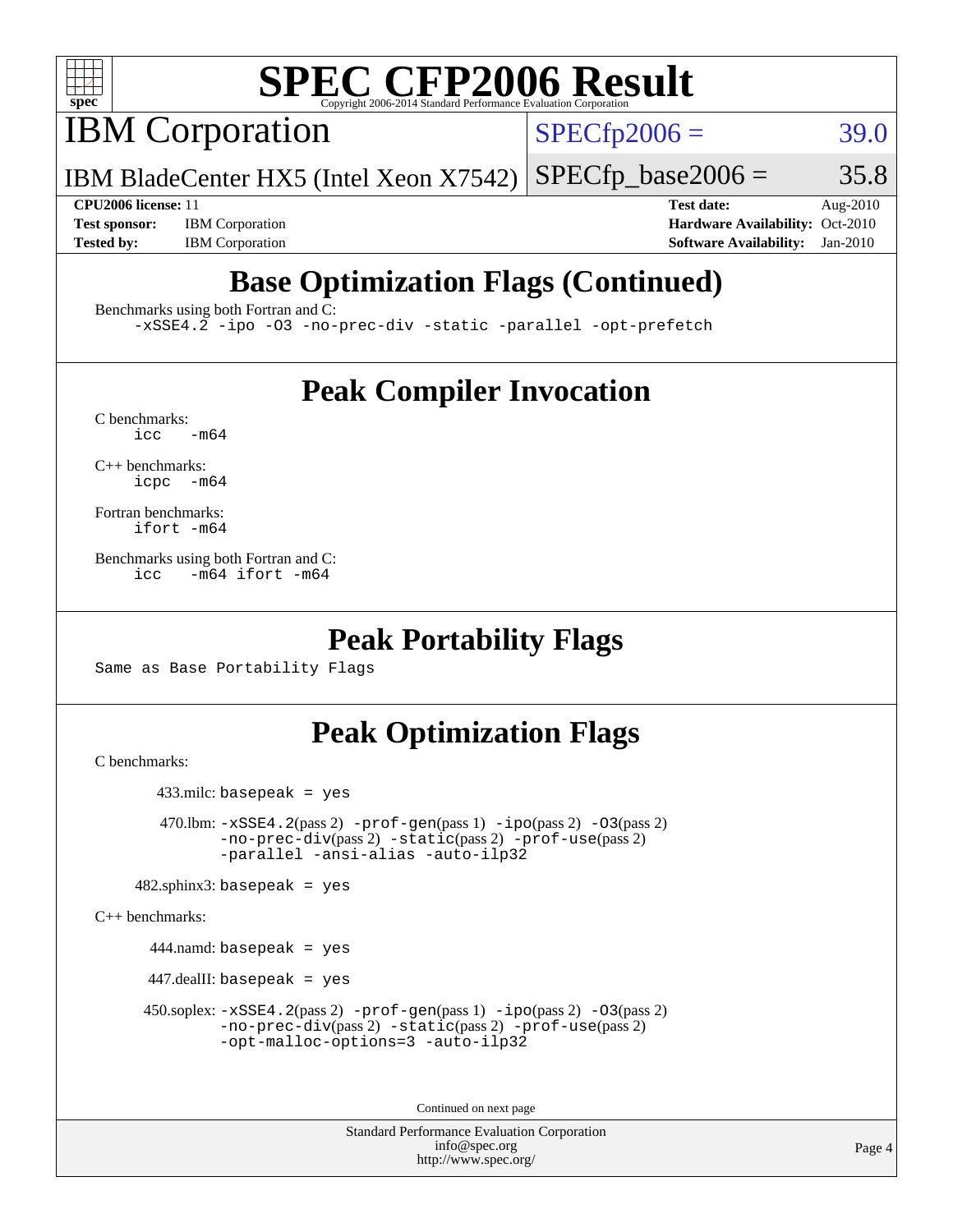

# **[SPEC CFP2006 Result](http://www.spec.org/auto/cpu2006/Docs/result-fields.html#SPECCFP2006Result)**

**IBM Corporation** 

 $SPECfp2006 = 39.0$  $SPECfp2006 = 39.0$ 

IBM BladeCenter HX5 (Intel Xeon X7542)  $SPECTp\_base2006 = 35.8$ 

**[Tested by:](http://www.spec.org/auto/cpu2006/Docs/result-fields.html#Testedby)** IBM Corporation **[Software Availability:](http://www.spec.org/auto/cpu2006/Docs/result-fields.html#SoftwareAvailability)** Jan-2010

**[CPU2006 license:](http://www.spec.org/auto/cpu2006/Docs/result-fields.html#CPU2006license)** 11 **[Test date:](http://www.spec.org/auto/cpu2006/Docs/result-fields.html#Testdate)** Aug-2010 [Test sponsor:](http://www.spec.org/auto/cpu2006/Docs/result-fields.html#Testsponsor) IBM Corporation **[Hardware Availability:](http://www.spec.org/auto/cpu2006/Docs/result-fields.html#HardwareAvailability)** Oct-2010

# **[Peak Optimization Flags \(Continued\)](http://www.spec.org/auto/cpu2006/Docs/result-fields.html#PeakOptimizationFlags)**

|                                      | $453.$ povray: $-xSSE4$ . $2(pass 2)$ -prof-gen $(pass 1)$ -ipo $(pass 2)$ -03 $(pass 2)$<br>-no-prec-div(pass 2) -static(pass 2) -prof-use(pass 2)<br>-unroll4 -ansi-alias                               |
|--------------------------------------|-----------------------------------------------------------------------------------------------------------------------------------------------------------------------------------------------------------|
| Fortran benchmarks:                  |                                                                                                                                                                                                           |
|                                      | 410.bwaves: -xSSE4.2 -ipo -03 -no-prec-div -static -opt-prefetch<br>-parallel                                                                                                                             |
|                                      | 416.gamess: $-xSSE4$ . 2(pass 2) $-prof-gen(pass 1) -ipo(pass 2) -O3(pass 2)$<br>-no-prec-div(pass 2) -static(pass 2) -prof-use(pass 2)<br>-unroll2 -Ob0 -ansi-alias -scalar-rep-                         |
|                                      | $434$ .zeusmp: basepeak = yes                                                                                                                                                                             |
|                                      | $437$ .leslie3d: basepeak = yes                                                                                                                                                                           |
|                                      | $459.GemsFDTD: -xSSE4.2(pass 2) -prof-gen(pass 1) -ipo(pass 2) -03(pass 2)$<br>-no-prec-div(pass 2) -static(pass 2) -prof-use(pass 2)<br>-unroll2 - Ob0 - opt-prefetch - parallel                         |
|                                      | $465$ .tonto: $-xSSE4$ . $2(pass 2)$ -prof-gen $(pass 1)$ -ipo $(pass 2)$ -03 $(pass 2)$<br>-no-prec-div(pass 2) -static(pass 2) -prof-use(pass 2)<br>-inline-calloc -opt-malloc-options=3 -auto -unroll4 |
| Benchmarks using both Fortran and C: |                                                                                                                                                                                                           |
|                                      | 435.gromacs: -xSSE4.2(pass 2) -prof-gen(pass 1) -ipo(pass 2) -03(pass 2)<br>-no-prec-div(pass 2) -static(pass 2) -prof-use(pass 2)<br>-opt-prefetch -auto-ilp32                                           |
|                                      | 436.cactusADM: -xSSE4.2(pass 2) -prof-gen(pass 1) -ipo(pass 2) -03(pass 2)<br>$-no\text{-prec-div}(pass 2)$ $-static(pass 2)$ $-prot\text{-use}(pass 2)$<br>-unroll2 -opt-prefetch -parallel -auto-ilp32  |
|                                      | 454.calculix: -xSSE4.2 -ipo -03 -no-prec-div -static -auto-ilp32                                                                                                                                          |
|                                      | 481.wrf: Same as 454.calculix                                                                                                                                                                             |
|                                      | The flags file that was used to format this result can be browsed at<br>http://www.spec.org/cpu2006/flags/Intel-ic11.1-linux64-revE.20100603.html                                                         |
|                                      | You can also download the XML flags source by saving the following link:<br>http://www.spec.org/cpu2006/flags/Intel-icl1.1-linux64-revE.20100603.xml                                                      |
|                                      |                                                                                                                                                                                                           |
|                                      |                                                                                                                                                                                                           |